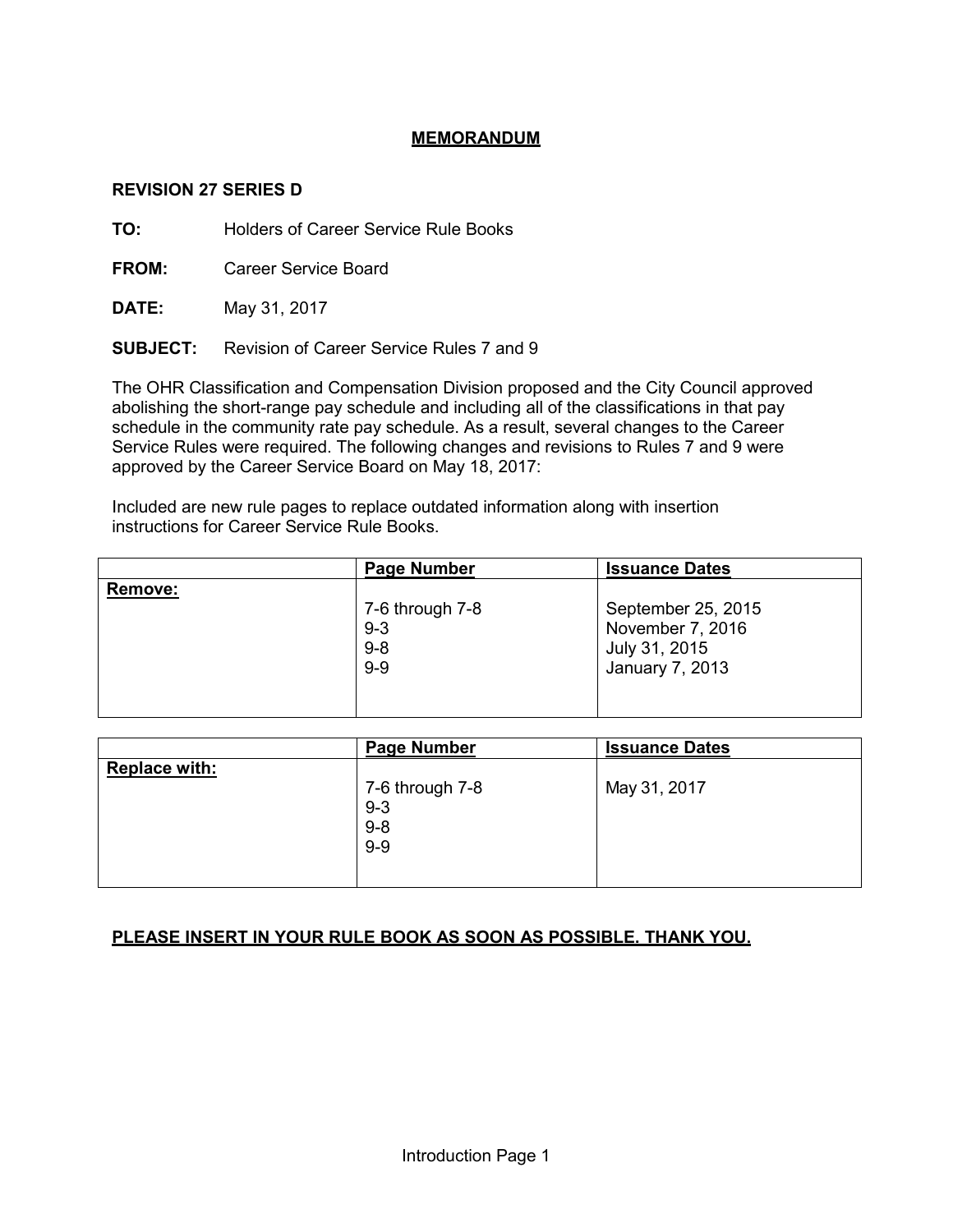- B. If a position is to be re-allocated as a result of an audit or maintenance study without requiring changes to the classification and pay plan, the effective date shall be the beginning of the first work week following the classification decision by the OHR.
- C. If a position is to be re-allocated under the progressive classification series program, the effective date shall be the beginning of the first work week following the date of the appointing authority's signature on the Progressive Classification Series Re-allocation Form.

#### Section 7-40 Requests for Administrative Review

An appointing authority may ask the OHR Executive Director for an administrative review of a classification decision within ten (10) calendar days of the date of notice of the audit or maintenance study results. The OHR Executive Director or designee shall review the decision and provide a written response to the appointing authority.

#### Section 7-50 Compensation Policy

The policy of the City and County of Denver is to provide generally prevailing compensation to City employees as provided by the City Charter and the Denver Revised Municipal Code ("DRMC"). This compensation policy is designed to attract, retain and motivate employees in order to support and reinforce the City's vision, values, and strategic business goals. To implement this compensation policy the Office of Human Resources ("OHR") will:

- A. Perform market surveys to ensure the City's external market competitiveness;
- B. Provide like pay for like work within classifications; and
- C. Utilize pay for performance plans.

Section 7-60 Establishing and Maintaining Pay Schedules (Revised May 31, 2017; Rule Revision Memo 27D)

- A. The OHR shall establish the following pay schedules in order to facilitate the City's compensation policy:
	- 1. Non-exempt salary schedules: applicable to those classifications not exempt from overtime pursuant to the provisions of the Fair Labor Standards Act (FLSA);
	- 2. Community rate schedule: applicable to certain classifications comprised solely of on-call positions used on a seasonal basis or in the sports and entertainment field which do not have traditional year-round or seasonal schedules. These classifications are non-exempt under the FLSA;
	- 3. Training and intern schedule: applicable to trainee or intern classifications. These are single rate classifications that do not have ranges; and
	- 4. Exempt salary schedules: applicable to those classifications exempted from overtime under the FLSA.

Page issuance date: May 31, 2017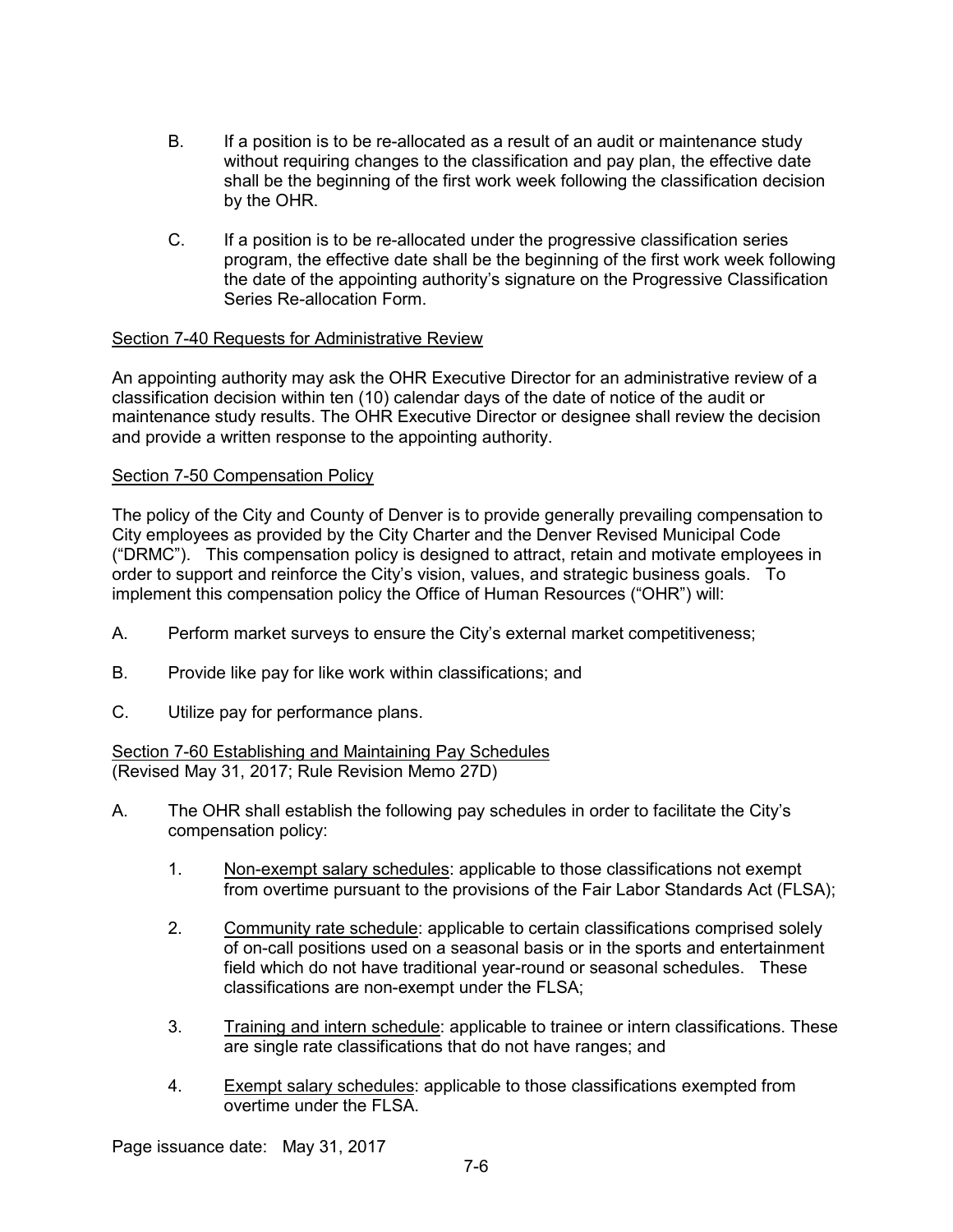- B. Each occupational group shall have one or more of these pay schedules assigned to it as appropriate.
- C. Classifications shall be assigned to a pay grade within the appropriate pay schedule.

#### Section 7-70 Pay and Benefit Survey Process

#### 7-71 Establishing Pay for Classifications

- A. The pay for a classification shall be set at generally prevailing rates of pay for comparable jobs using the market survey process described below.
- B. The OHR shall perform an annual market analysis to determine what pay survey adjustments, if any, should be recommended for occupational groups and/or classifications covered by the classification and pay plan (as defined in this Rule 7).
- C. If market survey data are inadequate or inappropriate for a statistical analysis, pay for a classification will be determined based on internal relationship comparisons to other City and County of Denver classifications according to practices established by the OHR (see Appendix).

#### 7-72 Market Surveys

In order to provide generally prevailing compensation to employees, the OHR shall use market surveys which include a sample of public and private sector employers and jobs throughout the local market or other appropriate geographical areas.

- A. Benchmark classifications shall be identified in each occupational group. Market data shall be used to analyze these classifications in order to determine what pay survey adjustments, if any, should be recommended.
- B. The local market shall be defined as the "Denver Metropolitan Area" which includes Adams, Arapahoe, Boulder, Broomfield, Denver, Douglas, and Jefferson counties.
- C. The use of other geographical area data will be determined on a case-by-case basis for a classification. When other geographic areas are selected to be used in a survey, several factors are considered such as, but not limited to, the market where such jobs are recruited for, comparable organizations, populations and cost of living factors.
- D. Whenever salary and related information is furnished to the OHR on the condition that such material remains confidential, the individual pay data in such surveys shall not be disclosed.
- E. The OHR shall establish written criteria for selecting surveys, which must be published and followed. Before changing the criteria for selecting surveys, the OHR must inform the Board at a public meeting (see Appendix).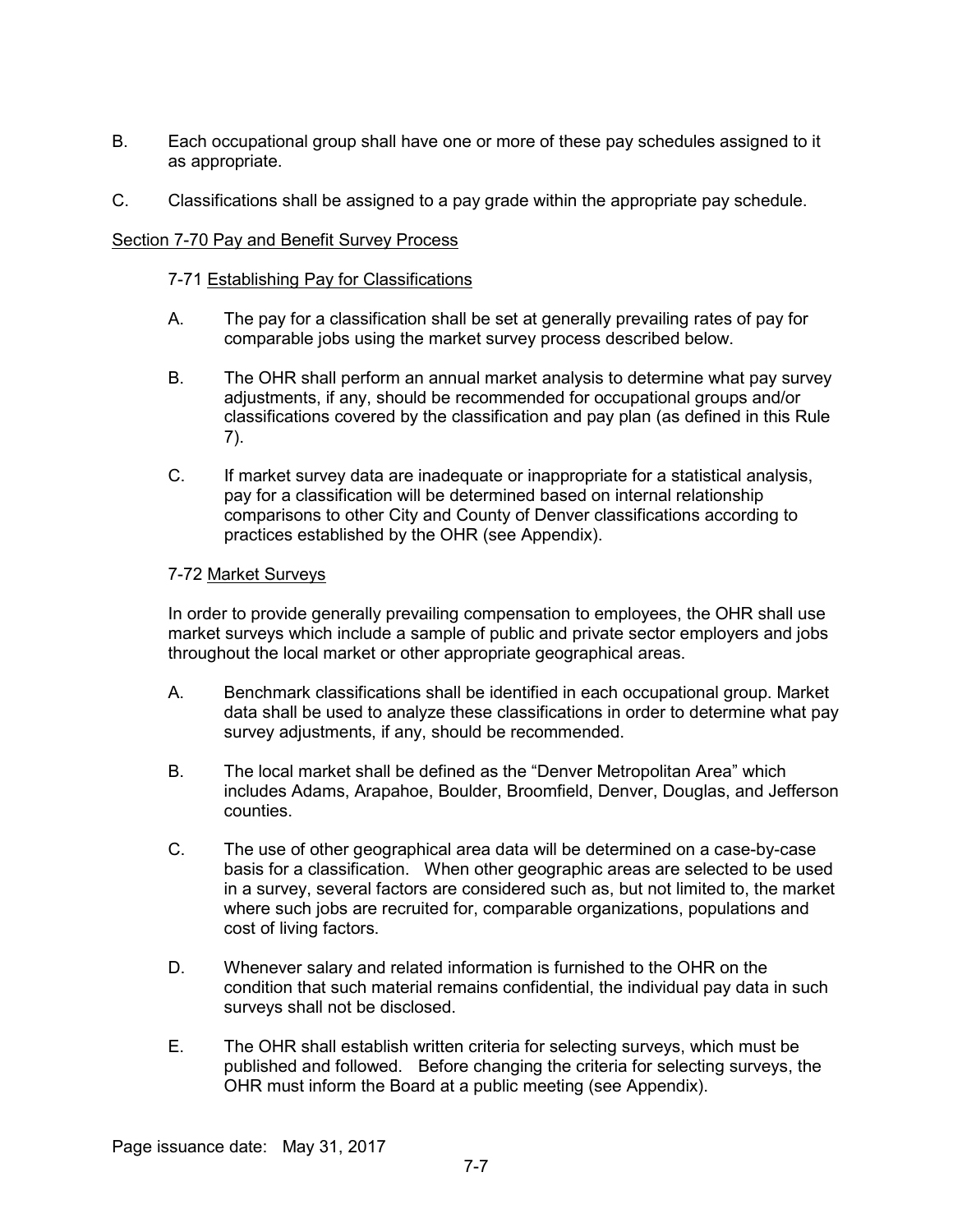## 7-73 Implementation of Pay Survey Recommendations

- A. In accordance with Rule 2, the Career Service Board ("Board") shall hold a public hearing to determine whether to accept, reject, or modify the pay survey recommendations.
- B. The Board provides their recommendations to the Mayor and City Council as required by ordinance.
- C. City Council and the Mayor may accept, reject, or modify the recommendations.
- D. The OHR shall implement the pay survey adjustments as approved by City Council and the Mayor and as provided in the DRMC.

#### 7-74 Employee Benefits

- A. Upon request of the Mayor, City Council, or the Board, the OHR Executive Director shall survey and recommend changes to employee benefits as necessary to attract and retain a qualified and competent workforce and to maintain the City's policy to provide generally prevailing compensation to employees.
- B. The Board shall conduct at least one public hearing on any proposed changes to employee benefits prior to the OHR Executive Director making any recommendations to the Mayor and City Council.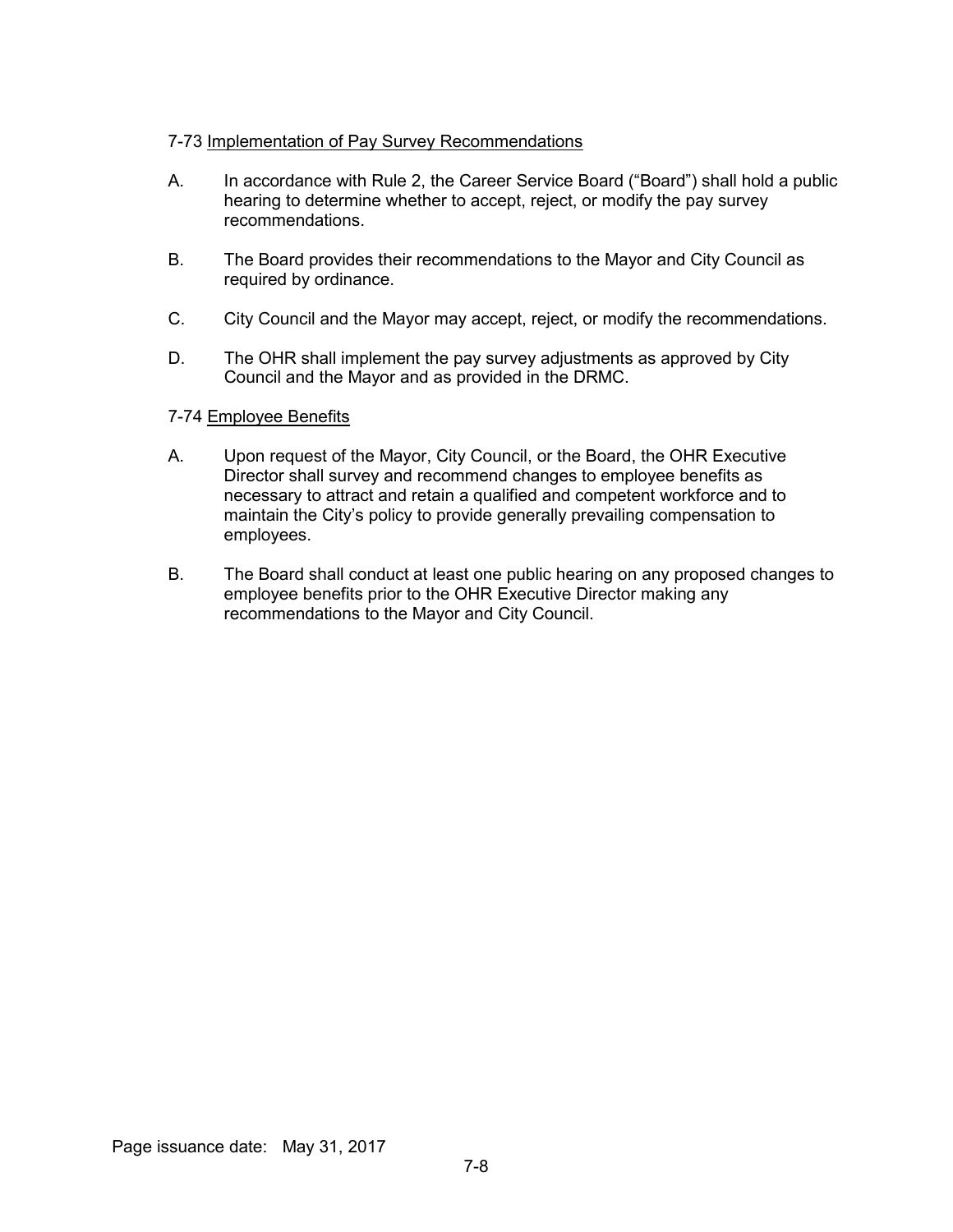# Section 9-20 Pay When First Employed

(Revised December 21, 2012; Rule Revision Memo 66C)

- A. An appointing authority may set pay for a new employee higher than the range minimum (but not to exceed the range maximum of the applicable pay range) if necessary to obtain the services of an unusually well-qualified person.
- B. The appointing authority may decide to appoint an employee at a pay rate higher than the range minimum if the appointing authority determines that one or more of the pay factors defined in this Rule 9 justify such a starting salary. In any event, qualifications of the new employee should exceed the minimum qualifications stated in the classification specification, and internal equity shall be considered.

Section 9-30 Changes in Classification and Pay (Revised October 17, 2010; Rule Revision Memo 47C)

- A. A change in an employee's classification may occur through promotion, transfer, demotion, re-allocation, or promotional re-instatement. (Revised November 18, 2015; Rule Revision Memo 15D)
- B. Retroactive pay changes shall not extend into the prior fiscal year, unless approved by the OHR Executive Director or designee. (Revised November 7, 2016; Rule Revision Memo 22D)

#### 9-31 Promotion and re-promotion

- A. Upon promotion an employee's pay shall be increased by at least eight percent (8.0%). In no event shall the pay upon promotion be lower than the range minimum or exceed the range maximum of the pay range of the new classification. (Revised July 31, 2015; Rule Revision Memo 12D)
- B. The appointing authority may increase an employee's pay by more than ten percent (10%) upon promotion if the appointing authority determines that one or more of the pay factors defined in this Rule 9 justify such an increase. (Revised July 31, 2015; Rule Revision Memo 12D)
- C. Within the community rate pay schedule the employee's pay shall be increased by five percent (5%), but not to exceed the range maximum of the pay range of the new classification. (Revised May 31, 2017; Rule Revision Memo 27D)
- D. Demotion and subsequent re-promotion:
	- 1. If an employee demotes without a loss in pay, that employee is not eligible for an increase in pay upon re-promotion if such re-promotion occurs within twelve months following the date of the demotion.
	- 2. In all other circumstances, an employee being re-promoted will have their pay set under the provisions of paragraph 9-31 A.

Page issuance date: May 31, 2017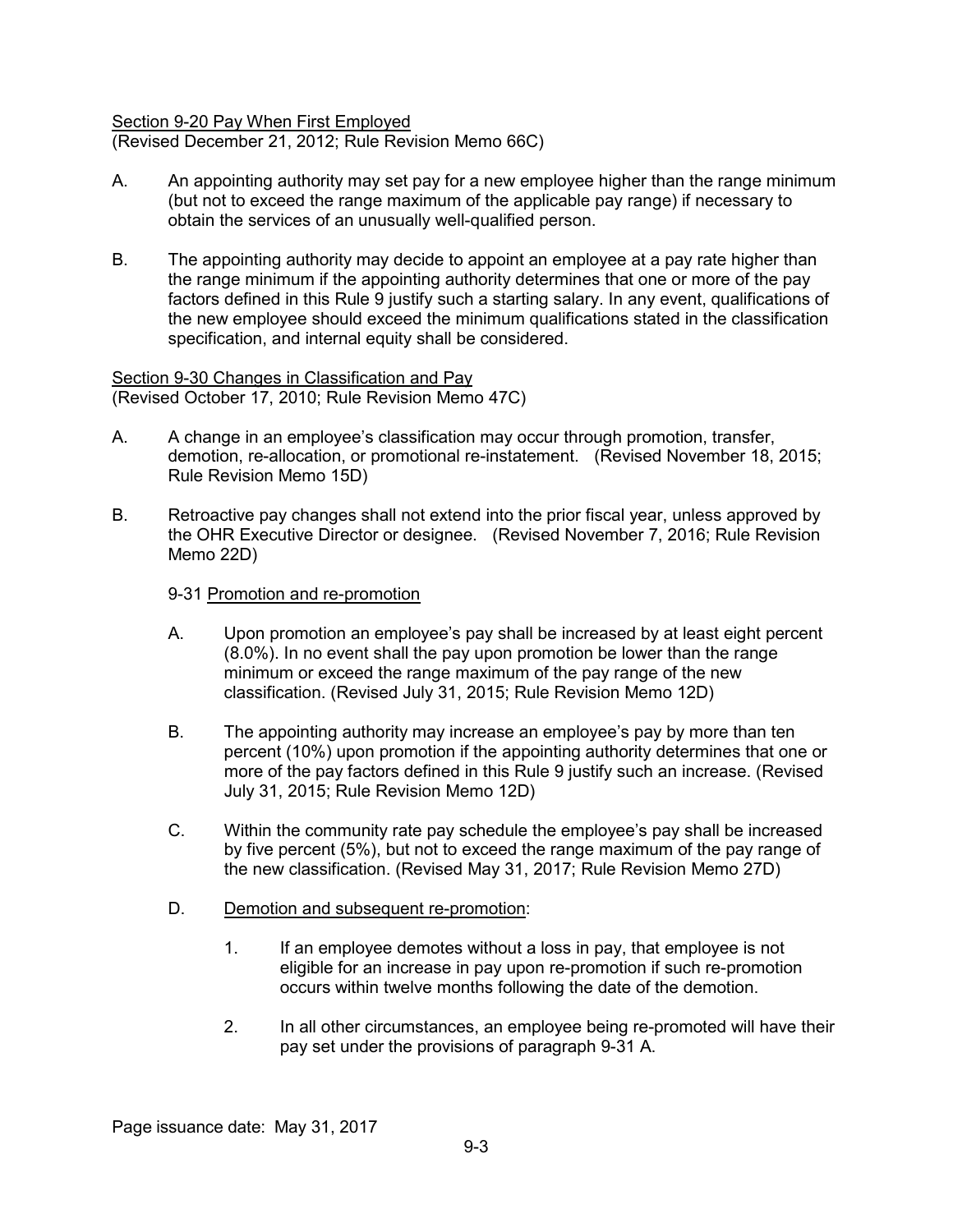Section 9-40 On-Call Employees (Revised July 31, 2015; Rule Revision Memo 12D)

On-Call employees are not eligible for merit increases and merit payments. However, an appointing authority may grant on-call employees who have served a minimum of three hundred (300) hours in the current calendar year a pay increase not to exceed the average percentage merit increase established by the annual appropriation ordinance and Rule 13 **PAY FOR PERFORMANCE**. The pay increase permitted under this rule shall not exceed the range maximum of the applicable range and shall not be granted more than once in a calendar year.

Section 9-50 Pay Differentials and Pay Practices (Re-numbered December 21, 2012; Rule Revision Memo 66C)

> 9-51 Shift Differential (Revised September 14, 2008; Rule Revision Memo 31C)

- A. Employee eligibility:
	- 1. Employees in classifications in non-exempt pay schedules are eligible for shift differential, unless the employee is eligible for the health care differential as provided in this Rule 9 **PAY ADMINISTRATION**.
	- 2. Employees in classifications in exempt pay schedules are not eligible for shift differential, unless the employee is in a classification:
		- a. In which the Board has approved overtime based on community practice (unless also eligible for the health care differential as provided in this Rule 9 **PAY ADMINISTRATION**); or
		- b. Which is a first-line supervisory classification in which the employee's primary duties include the direct supervision of employees who have no subordinate supervisors and are receiving shift differential for the time the employee is supervising them.
	- 3. Employees in classifications in community rate pay schedules are not eligible for shift differential. (Revised May 31, 2017; Rule Revision Memo 27D)
	- 4. The OHR Executive Director, upon the request of an appointing authority, may allow a department or agency to exclude otherwise eligible employees from receiving shift differential based on community practice. Requests based on other reasons require submission by the OHR Executive Director and approval by the Board.